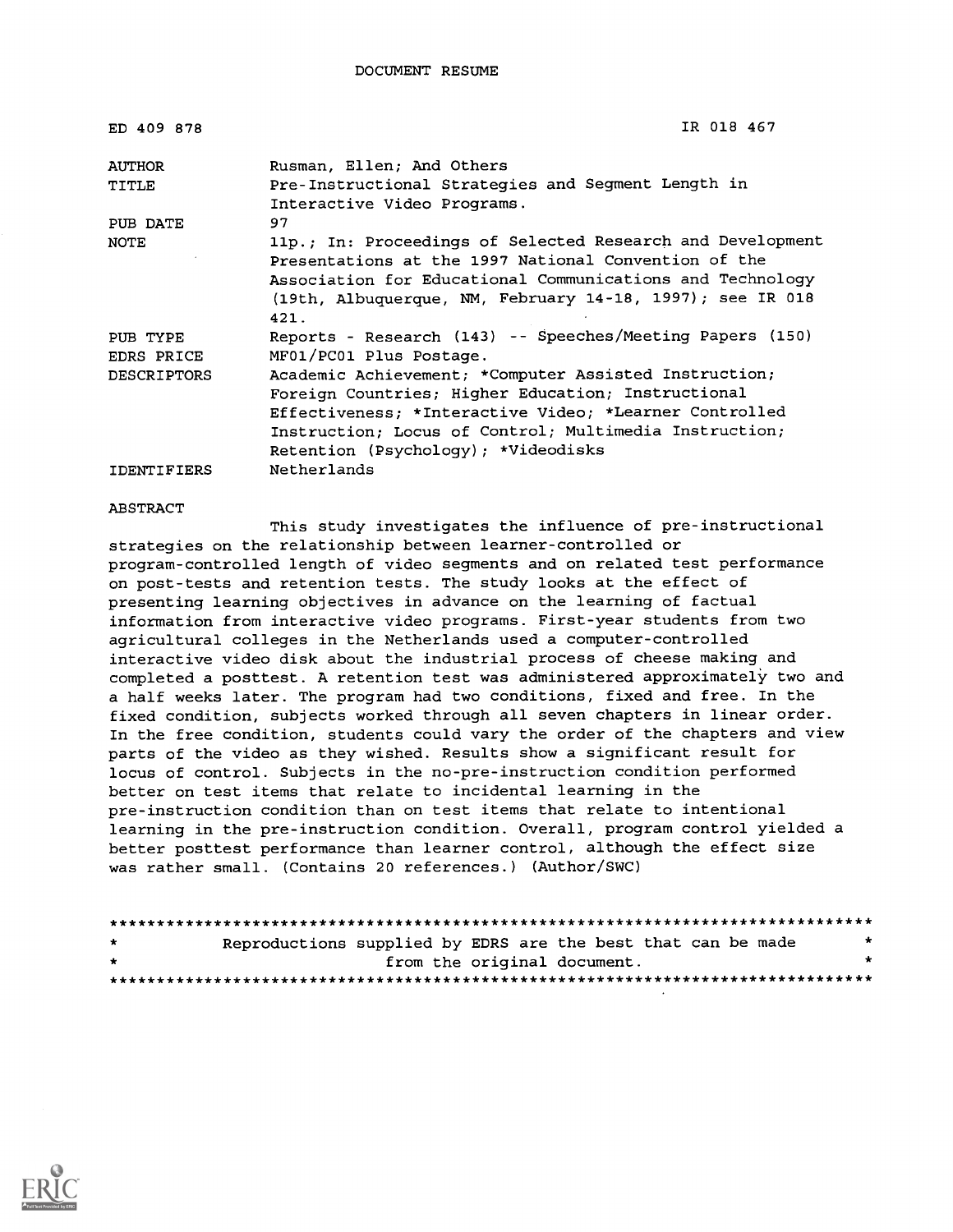U.S. DEPARTMENT OF EDUCATION<br>Office of Educational Research and Improvement Office of Educational Research and Improvement EDUCATIONAL RESOURCES INFORMATION

- CENTER (ERIC) 0 This document has been reproduced as received from the person or organization originating it.
- □ Minor changes have been made to<br>improve reproduction quality.
	- improve reproduction quality.<br>Points of view or opinions stated in this<br>document do not necessarily represent official OERI position or policy.

**PERMISSION TO REPRODUCE THIS** MATERIAL HAS BEEN GRANTED BY

M. Simonsen

TO THE EDUCATIONAL RESOURCES INFORMATION CENTER (ERIC)."

# PRE-INSTRUCTIONAL STRATEGIES AND SEGMENT LENGTH IN INTERACTIVE VIDEO PROGRAMS

Ellen Rusman, Jeroen de Vin, Arjeh Willemse, Pløn W. Verhagen, & Maurice Wieggers University of Twente, The Netherlands.

# Abstract

An experiment is reported in which subjects work with an interactive videodisk program about cheese making in different experimental conditions with respect to learner control and pre-instructional strategies. The purpose of the study is to investigate the influence of pre-instructional strategies on the relationship between learner-controlled or program-controlled length of video segments and on related test performance on post-tests and retention tests. Data were collected in three rounds in April-May and December 1996, and in January 1997. The results show that program-control leads to better post test performance, although the effect size is rather small. Interaction with preinstruction was not observed.

# Pre-instruction and learning from interactive video programs

The effects of pre-instruction on learning (Hartley & Davies, 1976; Hannafin & Hughes, 1986), as well as the effects of interactive video on learning (Verhagen, 1992; Tovar & Coldevin, 1992; Schaffer & Hannafin. 1986; Phillips, Hannafin & Tripp, 1988), have been studied by several researchers. This study is an attempt to offer a contribution to the knowledge about the combination: the use of pre-instruction before working through an interactive video program.

The literature shows a variety of definitions and forms of pre-instruction (Hartley & Davies, 1976; Hannafin & Hughes, 1986). A general definition, however, is not available. In this paper, pre-instruction is conceived to offer a framework for the actual instruction. Hartley and Davies (1976) distinguish four generally accepted forms of pre-instruction: pre-tests, behavioural objectives, overviews, and advance organisers. Research shows that each of these forms is more or less suited for reaching certain learning results (Arkes, Schumacher, Gardner, 1976; Hartley & Davies, 1976).

Pre-instructional strategies, for instance, appear to be useful to support meaningful learning. The effect of different forms of pre-instruction appears to be dependent on the ability level of the learner. Learners with relatively low cognitive abilities benefit fairly significantly from overviews, for middle ability learners behavioural objectives are more suited, and high ability learners benefit more than the others from pre-tests, overviews, and advance organisers (Hartley & Davies, 1976). Deny (1984) concluded that establishing links with existing cognitive structures before instruction yielded positive effects on long-term memory of elements from a text. Research shows that orienting objectives often improve the learning process. One theory about the influence of learning objectives on the learning process is that the objectives direct the attention of the learner to relevant aspects of the subject matter (Hartley & Davies, 1976). Kaplan and Simmons (1974) concluded that a consistent relationship between learning objectives and subject matter is a necessary condition for the effect of learning objectives on learning. This implies that the objectives should cover the content to be learned. They also concluded that the use of learning objectives before the instruction leads to less incidental learning. Incidental learning is described as learning that occurs while studying subject matter to reach certain learning objectives but which is not relevant for these objectives. Intentional learning, on the contrary, is directly relevant for the related objectives. According to Gagne (1985), learning objectives help to create a mental set that directs the attention of the learner to important objectives and causes selective perception of the learning content (Klein & Pridemore, 1994).

Other researchers (Duchastel & Brown, 1974) suggest that learning objectives increase the learning of objectives-related content, but that it decreases the learning of remaining subject matter (Ho, Savenye, & Haas, 1986). Learning objectives seem not to be effective in all situations.

Research shows that presenting learning objectives facilitates the learning of factual information, but does not support learners to acquire higher cognitive skills (Hannafin, 1985; Ho, Savenye, & Haas, 1986; Mayer, 1984).

The effects of pre-instruction cannot always be clearly determined. The effects may often be overruled by powerful factors of the instruction (Mayer, 1979; Hannafin, Phillips, Rieber, Garhart, 1988). In general, the power of pre-instruction diminishes as more prior knowledge is brought to the learning situation and more structure is built into the instruction. In spite of this problem, clear indications exist that the application of pre-instruction may have

2

878<br>c-- $\Omega$ 1.1-1

461

BEST COPY AVAILABLE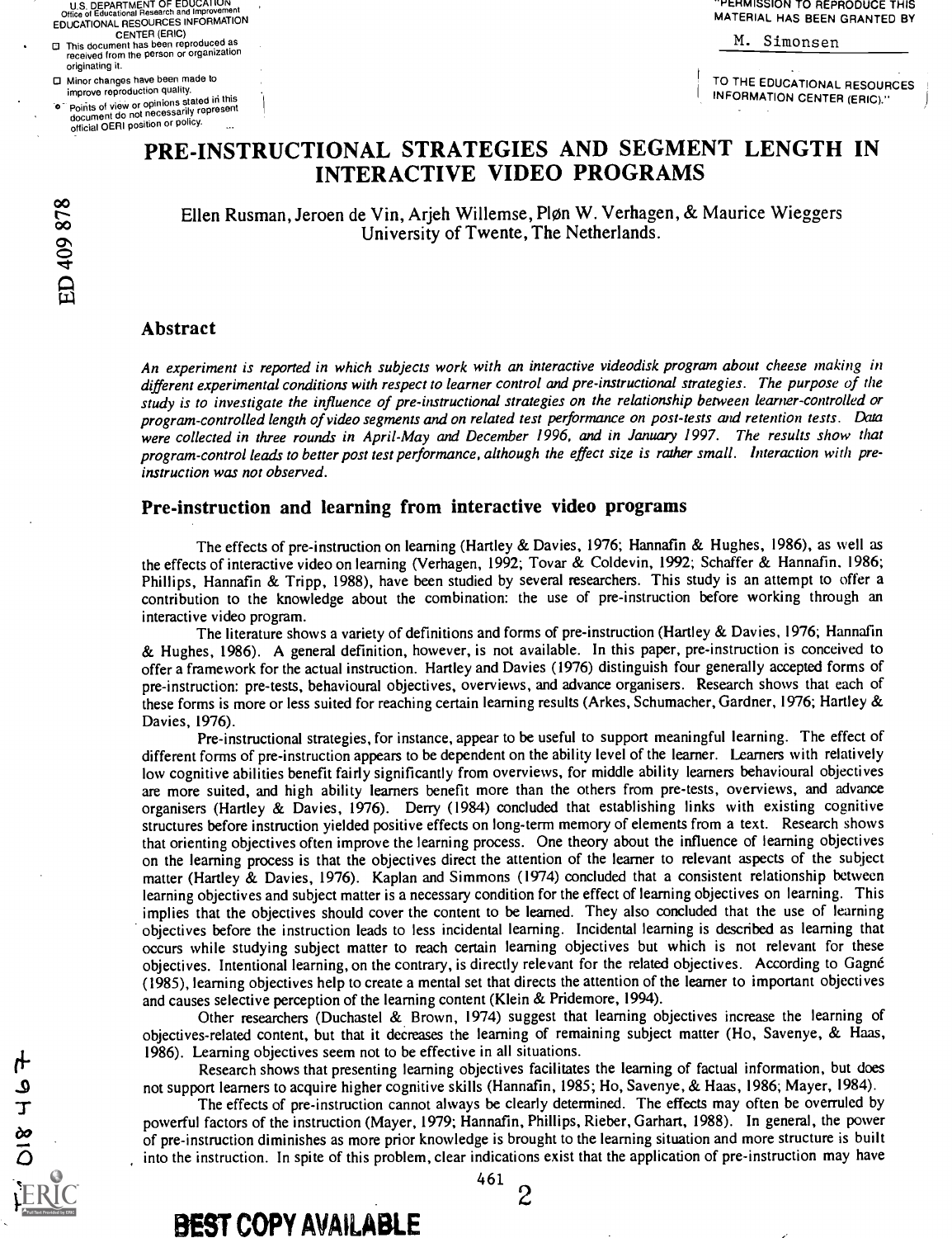a positive influence on learning results in certain situations.

Existing studies about the effects of interactive video and pre-instruction on learning, mainly focus on the variable 'Locus of Control'. The results appear to be inconclusive. Hannafin and Colamaio (1987), for instance. conclude that designer-controlled (the designer determines the way of sequencing and presenting of information to the learner) and learner-controlled (the learners decide for themselves which route to take through the information) conditions yield significantly better test scores than a linear condition (the information is presented in a fixed linear sequence). Tovar and Coldevin (1992), however, conclude the opposite: linear and 'mixed control' conditions scored better. In a study by Breman (Breman, 1995; Verhagen and Breman, 1995), the linear condition seems to have a positive effect on learning results that are related to the learning of factual information. An explanation could be that in the linear condition, the learners were aware of the fact that they had to watch long video segments followed by answering questions that were related to previously presented learning objectives. The awareness of the long video sequences may have stimulated the learners to invest relatively much mental effort to be able to retain the presented information.

The present study aims primarily at the effect of presenting learning objectives in advance on the learning of factual information from interactive video programs. Earlier research showed that this form of pre-instruction seems to have a positive effect on learning results (Tovar and Coldevin, 1992). This research looks at immediate recall as well as at recall over a long term. Further, the question is studied whether presenting learning objectives results in decreased incidental learning. Also 'locus of control' receives attention. Two versions of the same interactive video program, a linear version under computer control ('FIXED') and a free version under learner control ('FREE'), are used to gather more information about the influence of 'locus of control' on the learning of factual information. The experimental video disk program that is used for this study is the same that was used by Breman (1995) and Verhagen (1992).

The central research question is as follows:

"What is the effect of presenting pre-instruction in the form of learning objectives on learning factual information from an interactive video program?"

The answer to this question is obtained by testing of the following hypotheses:

- H1 Subjects who receive pre-instruction have better scores on a post test than subjects who do not receive preinstruction.
- H2 Subjects who receive pre-instruction have better scores on a retention test than subjects who do not receive pre-instruction.
- H3 There is an interaction effect between 'presenting learning objectives' and 'locus of control (Tovar and Coldevin, 1992).
- H4 Subjects in the FIXED condition score about as high or higher on a post test than subjects in the FREE condition (Verhagen, 1992; Breman, 1995).
- H5 Subjects in the FIXED condition score higher on a retention test than subjects in the FREE condition (Verhagen, 1992; Breman, 1995).
- H6 In the FREE condition, subjects who receive pre-instruction will, in general, choose shorter segment lengths than subjects who do not receive pre-instruction.
- H7 Subjects who work through the experimental program in the pre-instruction condition show more intentional learning than incidental learning.
- H8 Subjects who work through the experimental program in the no-pre-instruction condition perform worse on test items that relate to intentional learning than the pre-instruction group and perform better on test items that relate to incidental learning than the pre-instruction group.

For H6, segment length is not measured in time (as the number of seconds that a video segment runs), but is operationalised as the number of information elements that are contained in the segment. An information element is thereby defined as the smallest unit of meaningful information in the programme, which generally takes the form of one sentence spoken by the narrator with accompanying video images. The experimental section of the video disk program contains 216 information elements, distributed over 7 chapters. The mean segment length of each chapter is thus about 31 information elements. Compared to measuring segment length in time, in this case one information element has on the average a duration of about 8 seconds, yielding mean chapter lengths of about 4 minutes.



3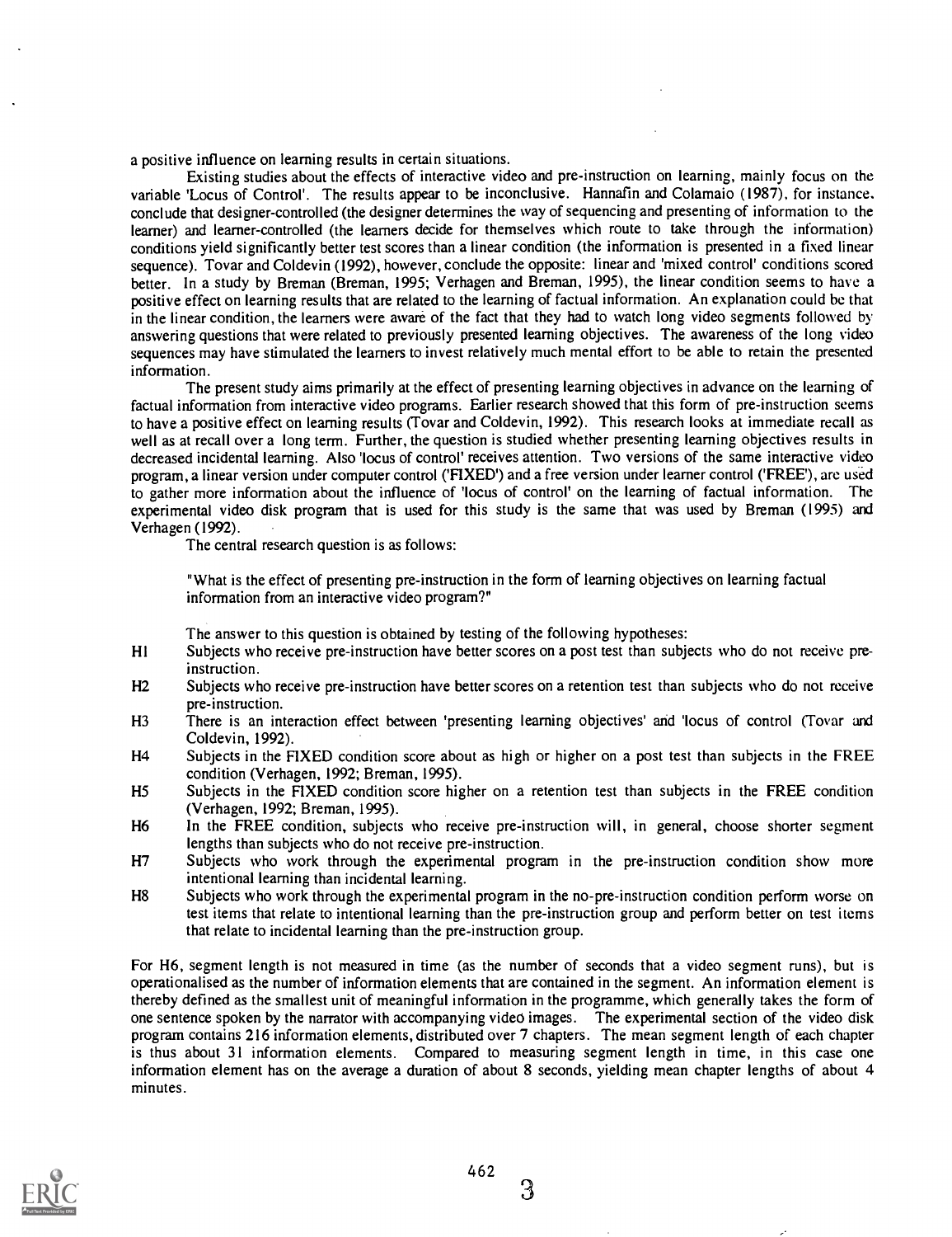# Method

#### Subjects

49 first-year students from two Agricultural Colleges in Velp and Leeuwarden in the Netherlands were the subjects. Their ages range from 18 to 22 years old. All students were prepared for college-level education by completing appropriate general or vocational programs in secondary school.

To determine the desired sample size, the guidelines by Neter, Wasserman and Kutner (1985) were used. To be able to test the hypotheses in this study at a level of significance with  $\alpha$ =0.05 and a power of 1-8=0.80, at least 17 subjects should be selected for each factor and thus a minimum of 9 subjects per condition. This is based on a minimum difference  $\Delta$  of 4 points between the means of the scores on the post test and the retention test. The maximum score of each test is 34 points. Further, the standard deviations of the scores on the post test and the retention test that were found by Breman (1995) were taken as a starting point. In April 1996, 40 students from the school in Velp put their names on a list to volunteer for the experiment. Participation in the experiment was an activity which was recognised as part of a project they were working on. Unfortunately, this activity was not strictly required and many students decided to spend their time on a different activity. In the end, only 24 subjects remained. To compensate for the loss of subjects, the experiment has been repeated in December 1996 in Velp, yielding 13 extra subjects, and in January 1997 in Leeuwarden, where 11 extra subjects participated. This time, the Velp group received 15 Dutch guilders (about \$ 8.30) for their participation as a small incentive to encourage them to volunteer. The Leeuwarden subjects participating in the experiment were excused from an otherwise compulsory field trip. As all subjects were distributed randomly over the experimental conditions, it is assumed that the data of all three groups can be pooled without substantial loss of reliability.

#### Sessions

The experiment was administered in two sessions. In the first session, which took about two hours, the subjects worked with the experimental program and complete the post test. The second session took place between two and three weeks after Session 1, and is used to complete the retention test. This session takes about 30 minutes. The second Velp group had to complete the retention test at home during the Christmas holiday, when the school was closed. They sent the test forms back by prepaid mail. For logistic reasons, the Leeuwarden group also sent the test forms back by mail.

The first session took place in a classroom that was furnished for the occasion. Four sets of equipment were installed on tables along two walls. The minimum distance between the tables was two meters (about six feet) to ensure that each subject could work individually without being distracted by adjacent participants. Each set of equipment consisted of a computer with keyboard and mouse, a monitor, a video disk player, and an audio amplifier with headphones. The work of the subjects was monitored by one of the experimenters who had a table near the front of the classroom.

The second session took place in the same room where Session 1 took place (first group in Velp), at home (second group in Velp), or in a different classroom (group in Leeuwarden). While the capacity of Session 1 was four subjects at a time, the retention tests were administered in larger groups. The delay between post test and retention test could therefore differ from two to three weeks. The random assignment of subjects to conditions was, however, such that no undesired influence on the data analyses is expected. On the average, the period between Session <sup>I</sup> and Session 2 was two-and-a-half weeks.

#### The experimental video disk program

The experimental program that was used is a computer-controlled interactive video disk about the industrial process of cheese making. The video disk program is divided in chapters. There is a main program of seven chapters that is used for data collection (total running time: 31.5 minutes), preceded by an introductory chapter with a length of 4.30 minutes<sup>1</sup>. The introductory chapter gives an overview of the cheese making process, which is used to familiarise the subjects with their experimental task and to orient them on the content of the main program.

#### Conditions

The program was prepared to serve two conditions: FIXED and FREE. In the FIXED condition, the subjects worked through all seven chapters in a linear order. The program presents the first video chapter without interruption, followed by questions about this chapter. All questions are open questions that require a brief sentence, a word or a number as an answer. After answering all questions about the chapter, the answers to the questions are

 $1)$  European interactive video disks use the PAL video format which has a frame rate of 25 fps. One side of a video disk in CAV mode counts 54,000 frames, thus yielding 36 minutes of running video.

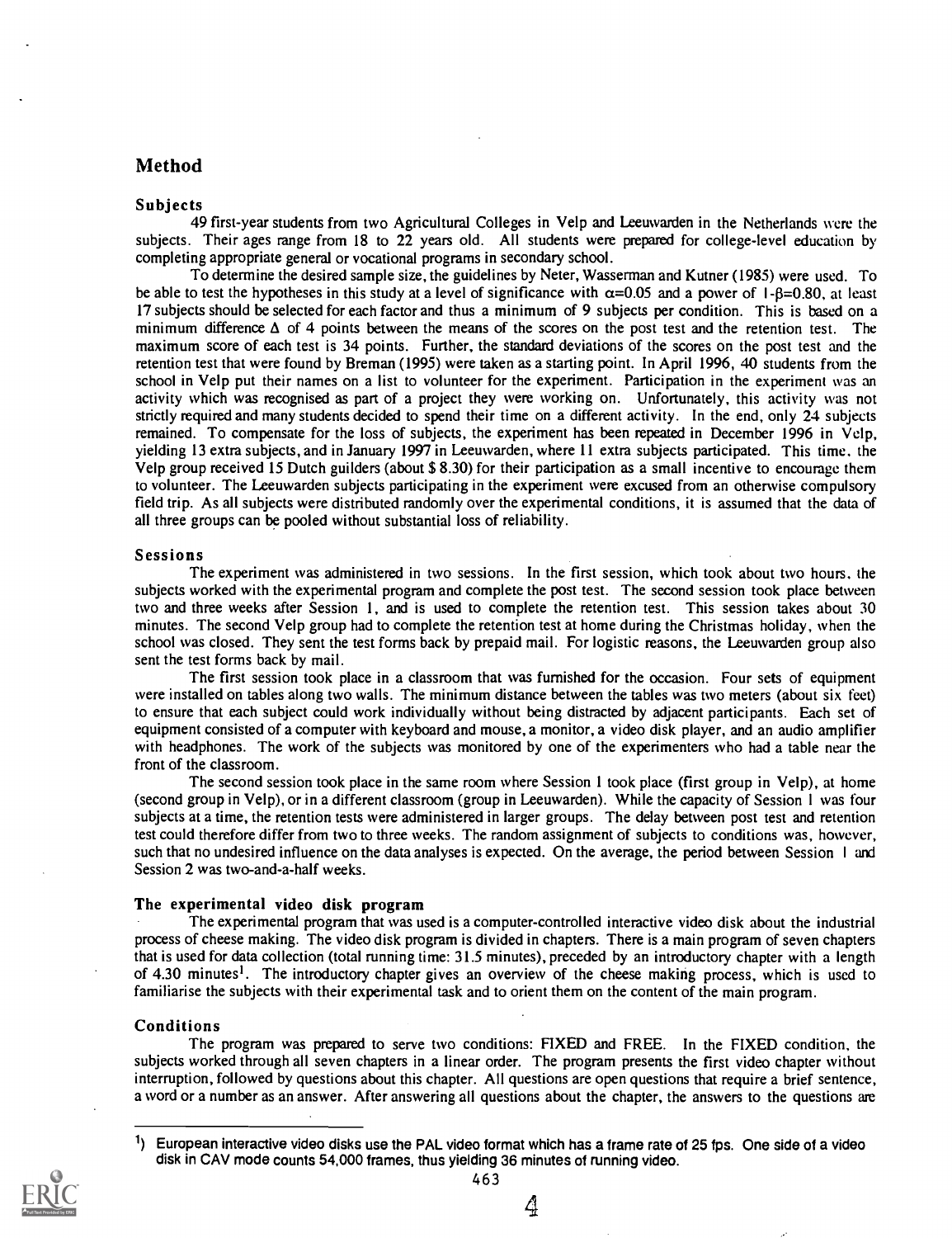reviewed one by one. Correct answers are reinforced by a feedback statement that also contains the full text of the answer. For missed questions a small piece of video is repeated and the question is posed for a second time. This time feedback is provided that tells what the right answer is irrespective of right or wrong. When all questions have been reviewed, the subject had no other choice than continuing with the next chapter. In this way the subject worked through all chapters. The subject only controlled the pace of the session by taking more or less time for answering questions or for taking a pause between chapters. In the FREE condition, the subject was free to select any order of the chapters and could also decide to answer questions immediately or later, or even before watching the related video material. When watching video, the subject in the FREE condition could interrupt the chapters as often as he or she wants. In that way, video segments were defined that are (much) shorter than the complete chapters. After each interruption, the program offered the option to answer questions about the segment just watched; or about the chapter as a whole. Whatever the subject decided, the review system after answering questions was always the same as described in the FIXED condition. In both conditions, a subject could only leave the program if all questions from the program had been answered. This means that all subjects answered all questions that are embedded in the program.

The FREE as well as the FIXED condition have been used in two versions to be able to research the effects of pre-instruction, resulting in four conditions in total: FREE with pre-instruction (FREE/P), FREE with no preinstruction (FREE/NP), FIXED with pre-instruction (FIXED /P), FREE with no pre-instruction (FIXED /NP).

Subjects who worked in the FREE/P and FIXED /P conditions received a manual with learning objectives. In this manual, the objectives were specified per chapter of the video disk program. The subjects were allowed to study the manual before they started working with the program. They could consult the manual during the experiment as often as they want.

#### Tests, questionnaire and other material

The post tests and retention tests that were used in all conditions contained 34 multiple choice questions, each with four alternatives. For every question in the post test there was a parallel question in the retention test. This was done to avoid plain recall of answers between post test and retention test. The data that were collected by these tests, are used to test all hypotheses except hypothesis H6.

The tests were constructed using the questions that were used in the study by Breman (1995). For each test (the post test and retention test) 24 questions were taken almost verbatim from Breman, and 10 more questions were constructed in a similar style. The post test and retention test were nominally parallel. This means that empirical evidence for psychometric parallelism was lacking. The tests were, however, still completely similar.

The post test and retention test each consisted of two parts. One part (24 questions) was directly related to the learning objectives from the pre-instruction conditions. The answers to these questions are used to test hypotheses HI, H3, H4, and H7 (related to the post test) and H2, H3, H5, and H7 (related to the retention test). The other part (10 questions) was not related to these objectives. The objectives-related part was meant to measure intentional learning, the other part to measure incidental learning. The difference is used to test hypotheses H8 and H9. Table 1 helps to explain how intentional and incidental learning is operationalised in this study.

|                                                     |                                        | relative score on                          |
|-----------------------------------------------------|----------------------------------------|--------------------------------------------|
| Pre-instruction by means of<br>learning objectives: | 24 learning-objective related<br>items | 10 non-learning-objective related<br>items |
| Yes                                                 | $Y1$ (=abs.score/24)                   | $Y2$ (=abs.score/10)                       |
| None                                                | $Y3$ (=abs.score/24)                   | $Y4 (=abs.score/10)$                       |

Table 1: Definition of relative scores Y1 to Y4 to test hypotheses H8 and H9

To be able to compare the test scores for the 24 learning-objective related items with the test scores for the 10 nonlearning-objective related items, the absolute scores are normalised by dividing the scores by the number of questions: 24 (yielding the factors Y1, Y3), respectively 10 (yielding the factors Y2, Y4) (Table 1). If preinstruction has the predicted effect, Y1 should be larger than Y3 (Y1>Y3): subjects who received pre-instruction have higher scores for intentional learning than subjects who did not receive pre-instruction. The effect of pre-instruction is also expected to cause Y2 to be smaller than Y4 (Y2<Y4): subjects who received pre-instruction directed their

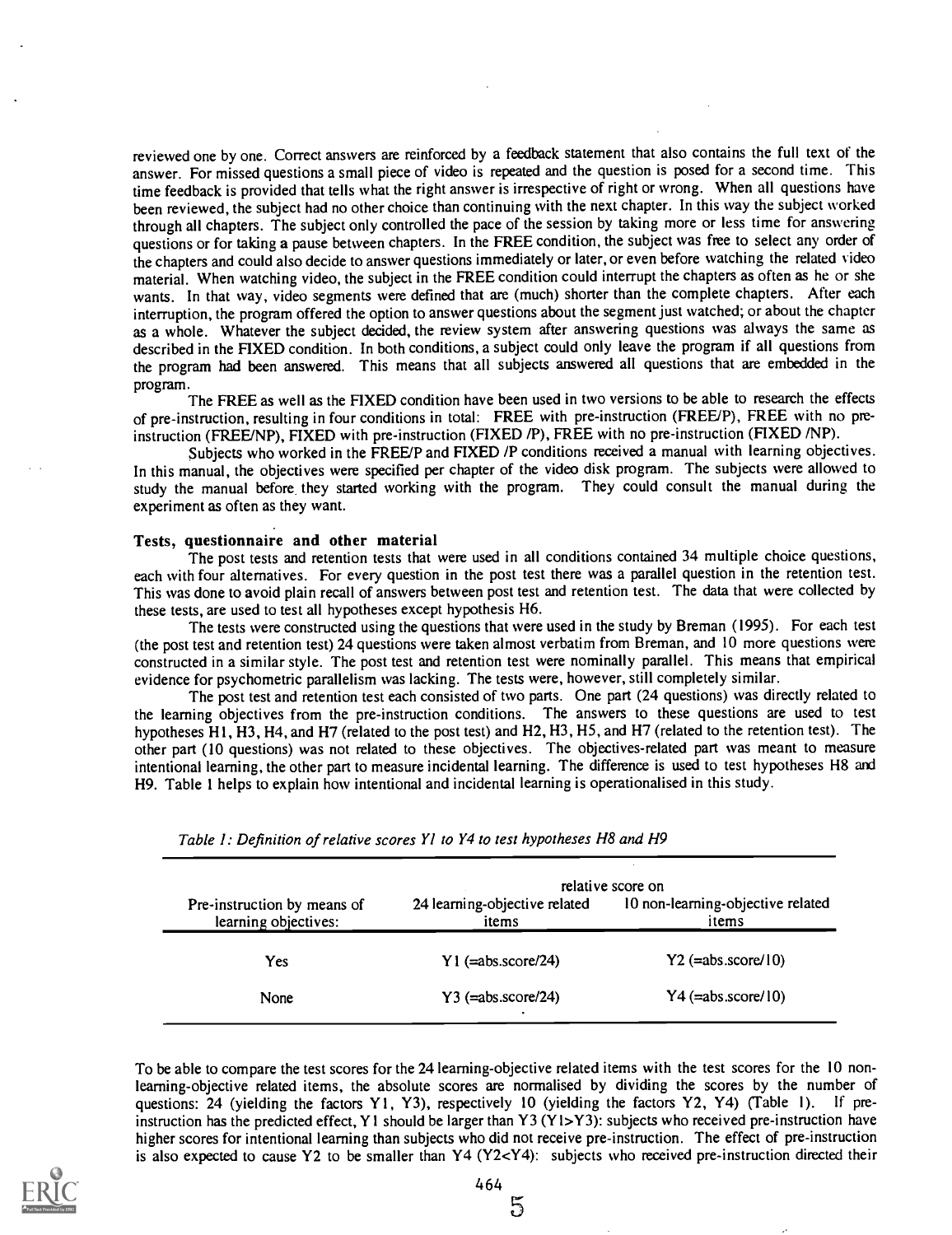attention primarily to learning-objective related content and paid less attention to other parts of the subject matter. Subjects who did not receive pre-instruction are expected to pay equal attention to all subject matter. This equally distributed attention should cause Y3 to be equal to Y4 (Y3=Y4). Lastly, Y1 is expected to be larger than Y2 (Y1>Y2): directing attention to the learning-objective related content will yield a relatively better score on the 24 learning-objective related items in the tests compared to the 10 non-learning-objective related items. It is obvious that this reasoning only holds if the mean level of difficulty of the 24 learning-objective related items is equal to that of the 10 non-learning-objective related items. The experimental design attempts to account for this by randomly selecting the 10 items for which no learning objectives are presented in the pre-instruction from all 34 items in the test.

Directly after working with the program and before administering the post test, the subjects were asked to complete a questionnaire about the audio-visual qualities of the program, and their opinions about the program in general. This questionnaire was used to check whether the subjects were at ease when working with the program and did not encounter problems when using it.

Each subject receives four blank sheets of paper (A4 format) and a pen for note taking during the experiment. Further, a sheet with instructions for the subject is on each table in a version that fits the experimental condition of that subject.

#### Procedure

For this experiment a 2x2 factorial design was used with the factors pre-instruction and locus of control. The subjects were randomly assigned to the four conditions.

The answers of the subjects to the questions in the program were registered in a log file. In the FREE condition, the chosen segment lengths were also registered. The segment-length data are used to test H6.

Data collection took place according to the following procedure:

#### Session 1

Step 1 (Only in conditions FREE/P and FIXED/P:)

Reading the manual with the instructional objectives with the opportunity to ask the experimenter questions about the objectives.

- Step 2 Practising with the instructional system while working through the introductory video chapter.
- Step 3 Carrying out the experimental task.
- Step 4 Completing the questionnaire about the audio-visual qualities of the program, and about working with the program in general.
- Step 5 Completing the post test. (End of Session 1.)

Session 2

Step 6 After about two-and-a-half weeks: completion of the retention test.

# Results

The results of the experiments are as follows. Table 2 shows the mean scores on the total post test of 34 items, the standard deviations and the number of observations per condition. Table 3 shows the same data for the retention test. In both tables, the numbers between brackets show the data for the subset of 24 learning-objective related items.

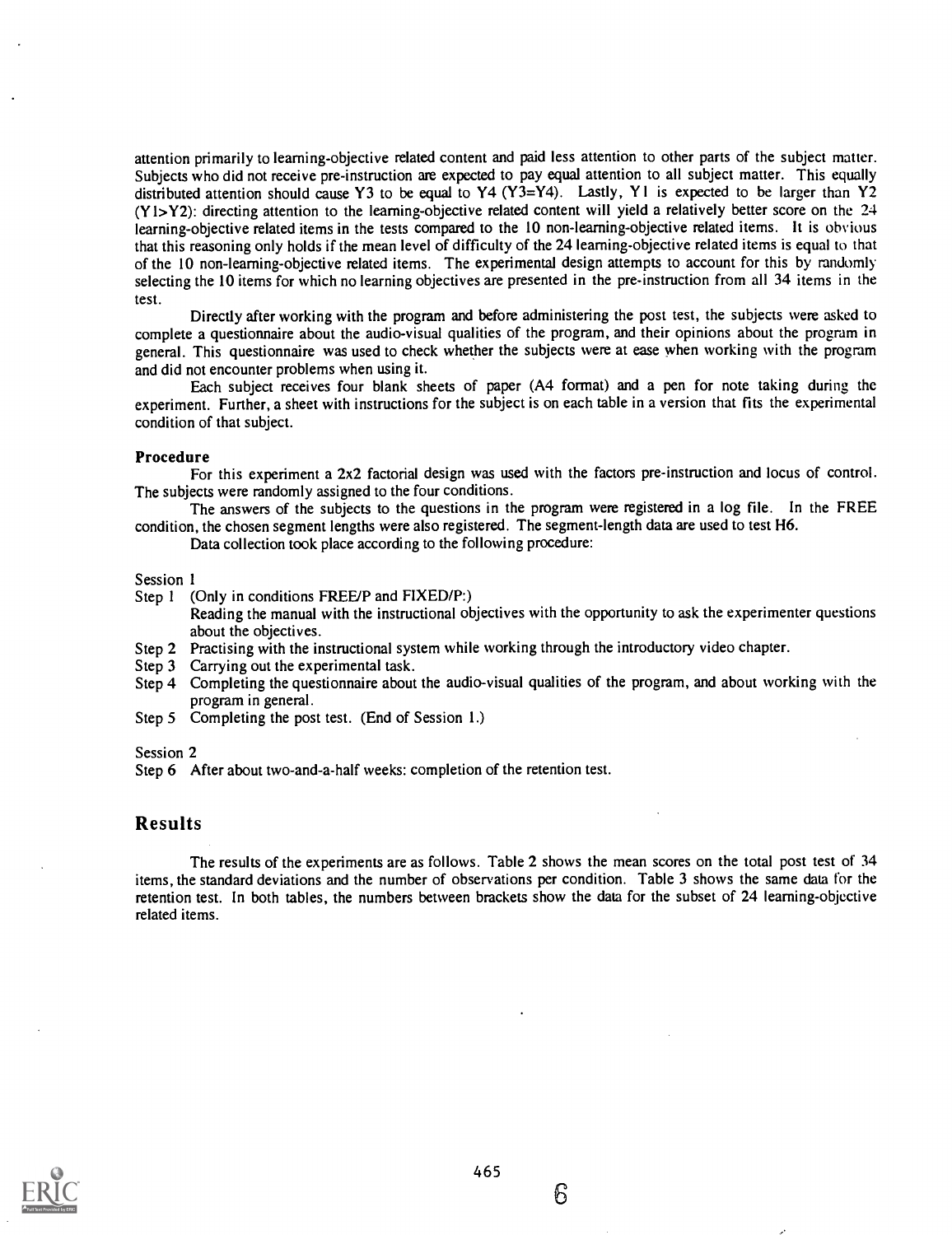|                    | Condition                          |                                  |                  |
|--------------------|------------------------------------|----------------------------------|------------------|
|                    | <b>FIXED</b><br>(computer control) | <b>FREE</b><br>(learner control) | Total            |
| Pre-instruction    | $M=28.58(19.83)$                   | $M=26,38(18.69)$                 | $M=27.44(19.24)$ |
|                    | $SD = 1.88(1.85)$                  | $SD=3.28(2.81)$                  | $SD=2.87(2.42)$  |
|                    | $n=12$                             | $n=13$                           | $n=25$           |
| No pre-instruction | $M=27.53(18.47)$                   | $M=26.36(18.27)$                 | $M=27.04(18.38)$ |
|                    | $SD=2.20(1.30)$                    | $SD=2.29(1.85)$                  | $SD=2.27(1.52)$  |
|                    | $n=15$                             | $n=11$                           | $n=26$           |
| Total              | $M=28.00(19.07)$                   | $M=26.38(18.50)$                 | $M=27.24(18.80)$ |
|                    | $SD=2.09(1.68)$                    | $SD=2.81(2.38)$                  | $SD=2.57(2.04)$  |
|                    | $n=27$                             | $n = 24$                         | $n=51$           |

## Table 2: Post test results for mean (M), standard deviation (SD) and number of observations (n)

Between brackets: Data for the subset of 24 learning-objective related items.

|                    | Condition                          |                                  |                  |
|--------------------|------------------------------------|----------------------------------|------------------|
|                    | <b>FIXED</b><br>(computer control) | <b>FREE</b><br>(learner control) | Total            |
| Pre-instruction    | $M=20.70(14.10)$                   | $M=19.27(13.27)$                 | $M=19.95(13.67)$ |
|                    | $SD = 4.71(3.87)$                  | $SD=3.58(2.80)$                  | $SD=4.12(3.29)$  |
|                    | $n=10$                             | $n=11$                           | $n=21$           |
| No pre-instruction | $M=21.33(14.58)$                   | M=20.56 (13.89)                  | $M=21.00(14.29)$ |
|                    | $SD=3.45(2.15)$                    | $SD=5.03(4.11)$                  | $SD=4.10(3.07)$  |
|                    | $n=12$                             | $n=9$                            | $n=21$           |
| Total              | $M=21.05(14.36)$                   | $M=19.5(13.55)$                  | $M=20.48(13.98)$ |
|                    | $SD=3.98(2.98)$                    | $SD = 4.22$ (3.36)               | $SD=4.09(3.16)$  |
|                    | $n=22$                             | $n=20$                           | $n = 42$         |

Table 3: Retention test results for mean  $(M)$ , standard deviation (SD) and number of observations  $(n)$ 

Between brackets: Data for the subset of 24 learning-objective related items.

Table 4 shows the results of a two-way analysis of variance of the data. The results show a significant main effect for locus of control for the complete post test with a level of significance of .020: Subjects in the FIXED condition performed better than in the FREE condition. The related effect size is 1.62 points on a scale of 34 points or 4.8 percent. These results confirm H4. No further significant effects appeared to occur, which means that there is no sufficient evidence to support HI, H2, H3, and H5.

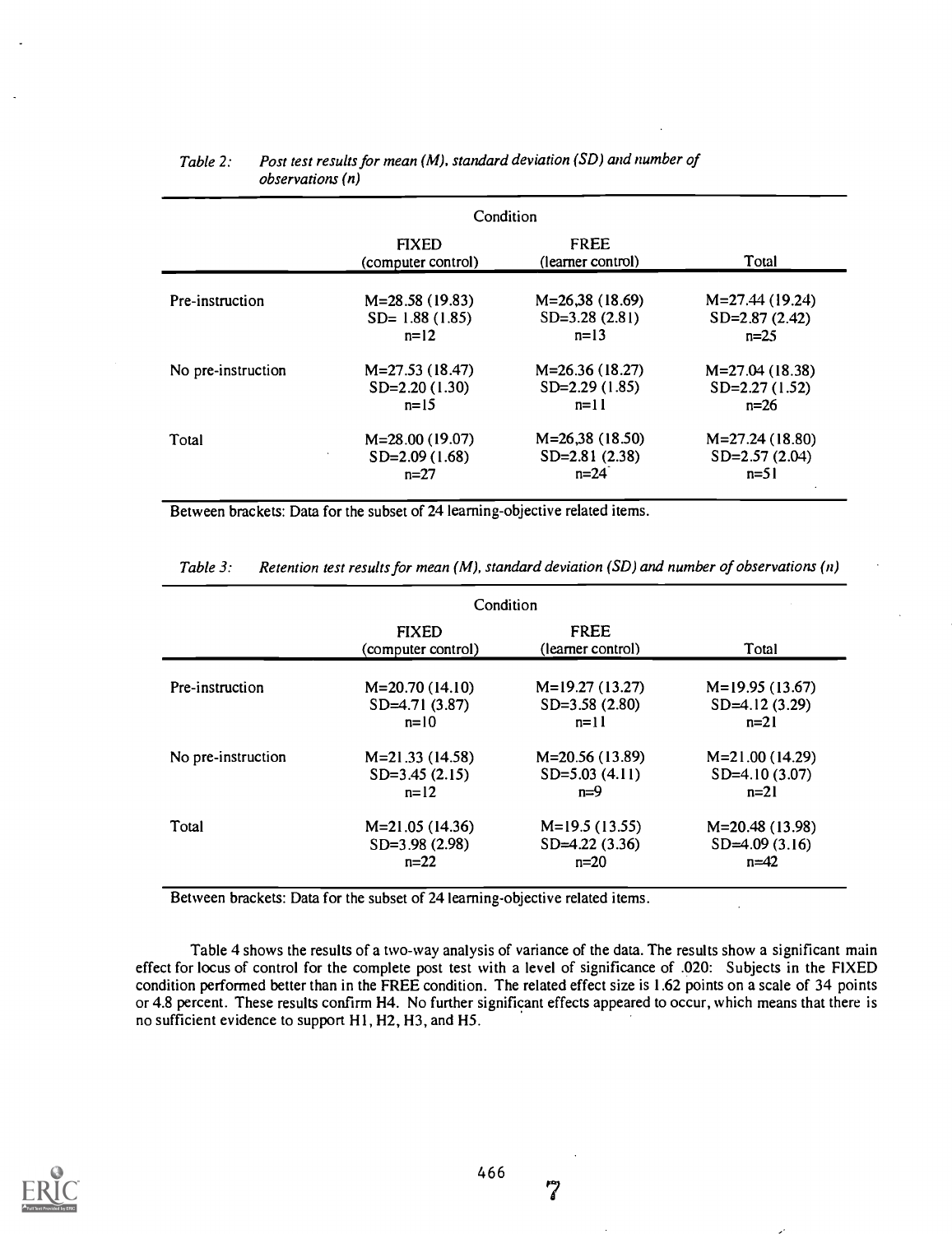|                                                   | <b>MS</b>      |              | F             | Significance of F |
|---------------------------------------------------|----------------|--------------|---------------|-------------------|
| Post test:                                        |                |              |               |                   |
| Main effect for locus of<br>instructional control | 35.518 (5.541) | $\mathbf{I}$ | 5.791 (1.368) | 0.020(0.248)      |
| Main effect for<br>pre-<br>instruction            | 4.021 (10.679) | 1            | 0.656(2.637)  | 0.422(0.111)      |
| Interaction effect                                | 3.332 (2.822)  | 1            | 0.543(0.697)  | 0.465(0.408)      |
| Retention test:                                   |                |              |               |                   |
| Main effect for locus of<br>instructional control | 12.687 (6.019) | $\mathbf{I}$ | 0.729(0.573)  | 0.399(0.454)      |
| Main effect<br>for<br>pre-<br>instruction         | 9.239 (3.108)  | $\mathbf{I}$ | 0.531(0.296)  | 0.471(0.590)      |
| Interaction effect                                | 1.095(0.046)   |              | 0.063(0.004)  | 0.803(0.948)      |

Table 4: ANOVA results for the post test and the retention test

Between brackets: Data for the subset of 24 learning-objective related items.

To test whether subjects in the FREE/P condition choose shorter video segments than in the FREE/NP condition, a t-test for independent samples was used. Table 5 shows that there are no significant differences for selfchosen segment length, which yields no support for H6. Given the fact that the mean segment length in the FIXED condition is 30.86 information elements, Table 5 also shows that the subjects decided, on the average, for segments that are about 80 percent of the length of the pre-defined chapters. A closer look at the data reveals that only 3 subjects divided the segments into very small portions (with an average length of about 10 information elements), while the mean segment length of the remaining group is 26.65 information elements or 86% of the maximum possible mean segment length (Figure 1).

| Table 5: |  | T-test for differences in mean self-chosen segment length" |
|----------|--|------------------------------------------------------------|
|----------|--|------------------------------------------------------------|

|                    | п  | M     | SD   | di    | t-value | p-value |
|--------------------|----|-------|------|-------|---------|---------|
| Pre-instruction    |    |       |      |       |         |         |
|                    | 13 | 24.58 | 5.74 | 14.79 | .16     | .875    |
| No pre-instruction | 10 | 24.07 | 8.71 |       |         |         |

\*: Segment length was measured as a number information elements, see text next to the list of hypotheses.

The questionnaire that was administered just after working with the program and before the post test yielded, in general, positive results about the appreciation of the audio-visual and interactive qualities of the program.

Table 6 and Table 7 show whether differential results occurred with respect to intentional and incidental learning, both for the post test and the retention test. Table 6 compares differences in intentional and incidental learning between the pre-instruction and no-pre-instruction conditions. Table 7 compares intentional and incidental learning within the pre-instruction and no-pre-instruction conditions. Only Table 7 shows a significant result: Subjects in



8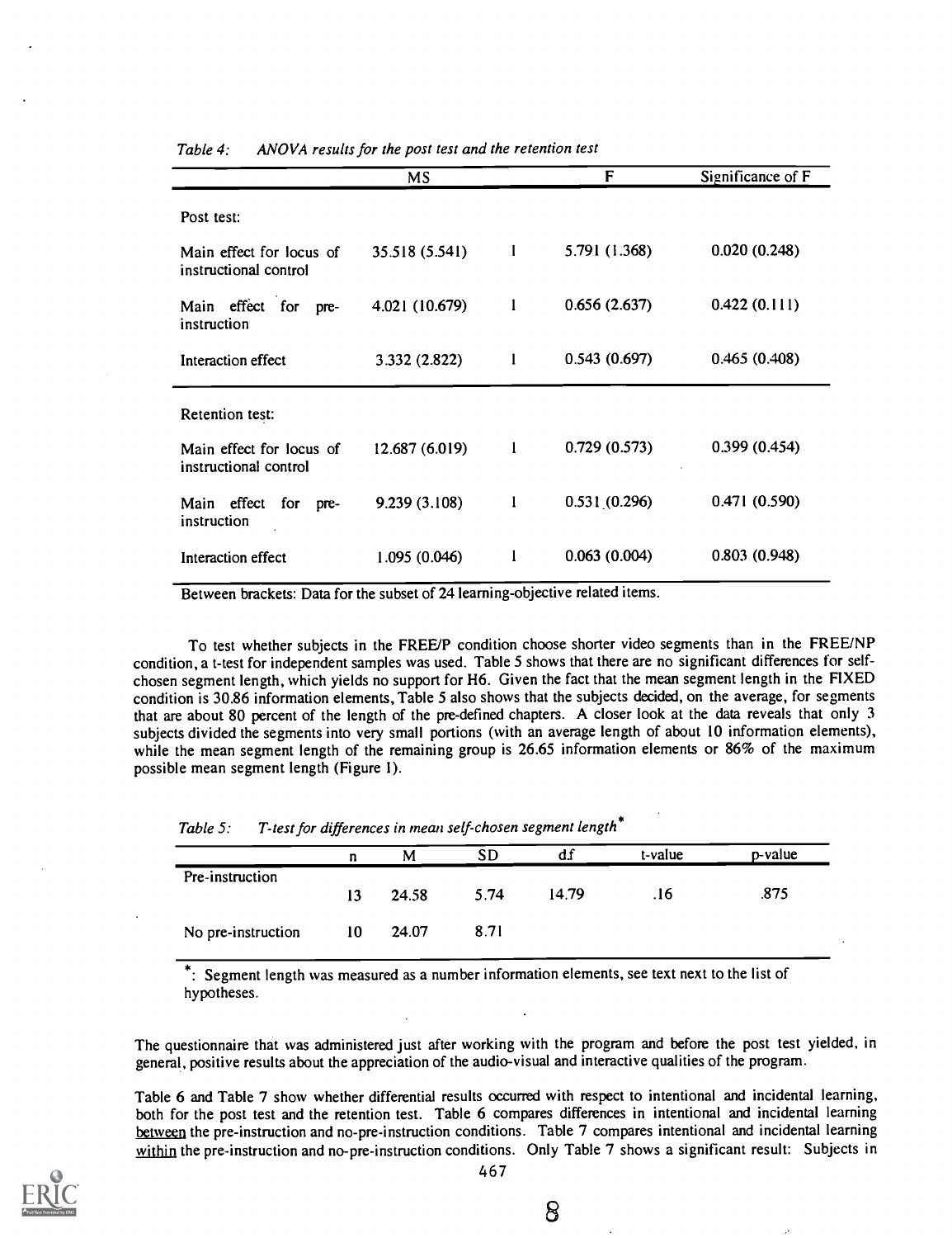the no-pre-instruction condition performed better (p<.001) on the 10 test items that relate to incidental learning for the pre-instruction group (with a mean score of 86 percent, see Table 6) than on the 24 items that relate to intentional learning of the pre-instruction group (with a mean score of 77 percent). This means that neither H7 or H8 are supported, while the reported significant effect was not expected.



Figure 1: Distribution of self-chosen segment length in the FREE condition.

| <i>Lable O.</i>              | $I$ -lests for differences between 11 and 15 and for 12 and 14 for post lest and retendon lest |                |              |      |           |       |         |         |
|------------------------------|------------------------------------------------------------------------------------------------|----------------|--------------|------|-----------|-------|---------|---------|
|                              |                                                                                                | Variable       | $\mathbf{n}$ | M    | <b>SD</b> | df    | t-value | p-value |
| Difference<br>post test      | $Y1/Y3$ ,                                                                                      | Y1             | 25           | .802 | .101      | 40.20 | 1.50    | .141    |
|                              |                                                                                                | Y3             | 26           | .766 | .064      |       |         |         |
| Difference<br>post test      | $Y2/Y4$ ,                                                                                      | Y2             | 25           | .820 | .126      | 48.99 | $-1.27$ | .210    |
|                              |                                                                                                | Y4             | 26           | .865 | .129      |       |         |         |
| Difference<br>retention test | $Y1/Y3$ ,                                                                                      | Y1             | 21           | .569 | .137      | 39.80 | $-.63$  | .532    |
|                              |                                                                                                | Y3             | 21           | .595 | .128      |       |         |         |
| Difference<br>retention test | $Y2/Y4$ ,                                                                                      | Y <sub>2</sub> | 21           | .614 | .139      | 36.87 | $-1.12$ | .269    |
|                              |                                                                                                | Y4             | 21           | .671 | .187      |       |         |         |

 $T_{t}$  and  $T_{t}$  and  $T_{t}$  and  $T_{t}$  and  $T_{t}$  for post test and retention test and retention test and retention test and  $T_{t}$ 



9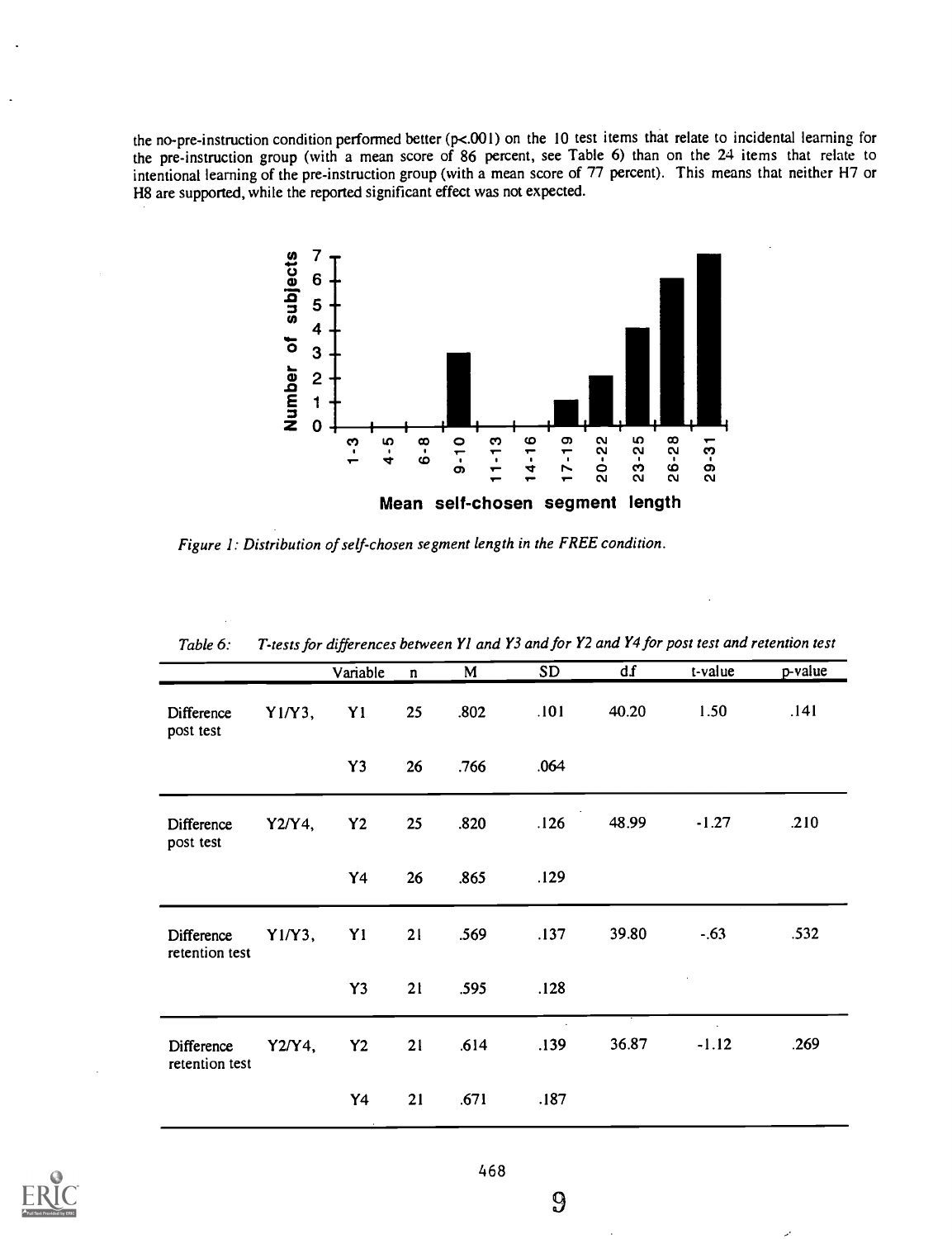|                       | n  | М     | <b>SD</b> | df | t-value | p-value |
|-----------------------|----|-------|-----------|----|---------|---------|
| Y2-Y1; post test      |    | .0183 | .150      | 24 | .61     | .548    |
| Y4-Y3; post test      | 25 |       |           |    |         |         |
|                       | 26 | .0994 | .126      | 25 | 4.01    | .000    |
| Y2-Y1; retention test | 21 | .0448 | .113      | 20 | 1.83    | .083    |
| Y4-Y3; retention test | 21 | .0762 | .188      | 20 | 86.     | .078    |

Table 7: T-test for differences between paired samples Y1 and Y2 and Y3 and Y4 for post test and retention test

### Discussion

The results of the study show a significant result for locus of control. Subjects in the FIXED condition, in which the order and length of video segments was controlled by the computer, performed better on the post test than in the FREE condition, in which they were allowed to interrupt video segments as often as they wanted and in which they were free to go through the material in any order (Table 4). The effect size of 1.62 points (Table 2) on a scale of 34 points or 4.8 percent is, however, not impressive. Still, this result is in line with findings by Breman (1995), who also obtained a small but significant difference in test performance between a free and a fixed condition in favour for the fixed condition.

Breman used the same video disk and the same computer program to control it in a pre-test post-test design. In Breman's case, the mean of mean self-chosen segment length in his free condition was 21.55 Information Elements (in time: about 3 minutes). This led to the reasoning that the longer segments of the fixed condition yielded better results because longer watching is a more difficult task, and that the subjects were sufficiently aware of this to decide to invest a greater amount of mental effort (AIME: Salomon, 1984) than in the case of the free condition where the subjects could interrupt whenever they felt like it. These results were similar to the results of Verhagen (1992b). Also Verhagen found that forced exposure to of relatively long segments supports the learning of factual information.

In the present study, however, the differences between mean self-chosen segment length and the mean segment length in the FIXED condition are rather small (Figure 1). An alternative explanation should be considered. It could be that the freedom of selecting the order and length of video segments in the FREE condition formed a burden for the subjects, who were aware of the need to make decisions by themselves all the time, while the subjects in the FIXED condition could concentrate on the content of the programme, guided by the computer. Further research around the AIME concept is recommended, to try to find an answer to this problem.

Table 7 shows the unexpected effect that subjects in the no-pre-instruction condition performed better on test items that relate to incidental learning in the pre-instruction condition than on test items that relate to intentional learning in the pre-instruction condition. Without the orienting objectives from the pre-instruction, no differences in performance should be expected. It is a fact that the 10 questions for incidental learning were constructed for this experiment, while the other 24 questions were already there from the experiments by Breman. Although no cues in this respect were initially there, it still could be the case that the difficulty level of the 10 questions is lower than the difficulty level of the other questions. If that should be true, then the fact that in the pre-instruction condition no differences were found should be an indication in favour of H7. As things are now, no possibilities exist to arrive at a clear conclusion about the use of pre-instruction.

The fact that pre-instruction makes no difference may, however, also be caused by the quality and structure of the audiovisual program. It is possible that the structure and the clear presentation of the audio-visual material and the questions of programme overruled the effects of pre-instruction (Mayer, 1979; Hannafin, Phillips, Rieber, Garhart, 1988).

In all, only one main effect results: In this study, program-control yielded a better post test performance that learner control, although the effect size is rather small. Given similar results by Breman (1995), Verhagen and Breman (1995), Verhagen (1992), and Zijderveld (1991), it can be recommended that for learning factual information it seems to be a matter of taste and contextual conditions whether program-controlled or learner controlled interactive programs should be used. And if all other things were equal, the easier (and thus cheaper) to be produced programcontrolled programs could be preferred.

As an explanation, it could be argued that if the audio-visual presentation is a clear story, maybe the learner control options are just a burden to the learners. Clarity may also cause the limited need for selecting short 469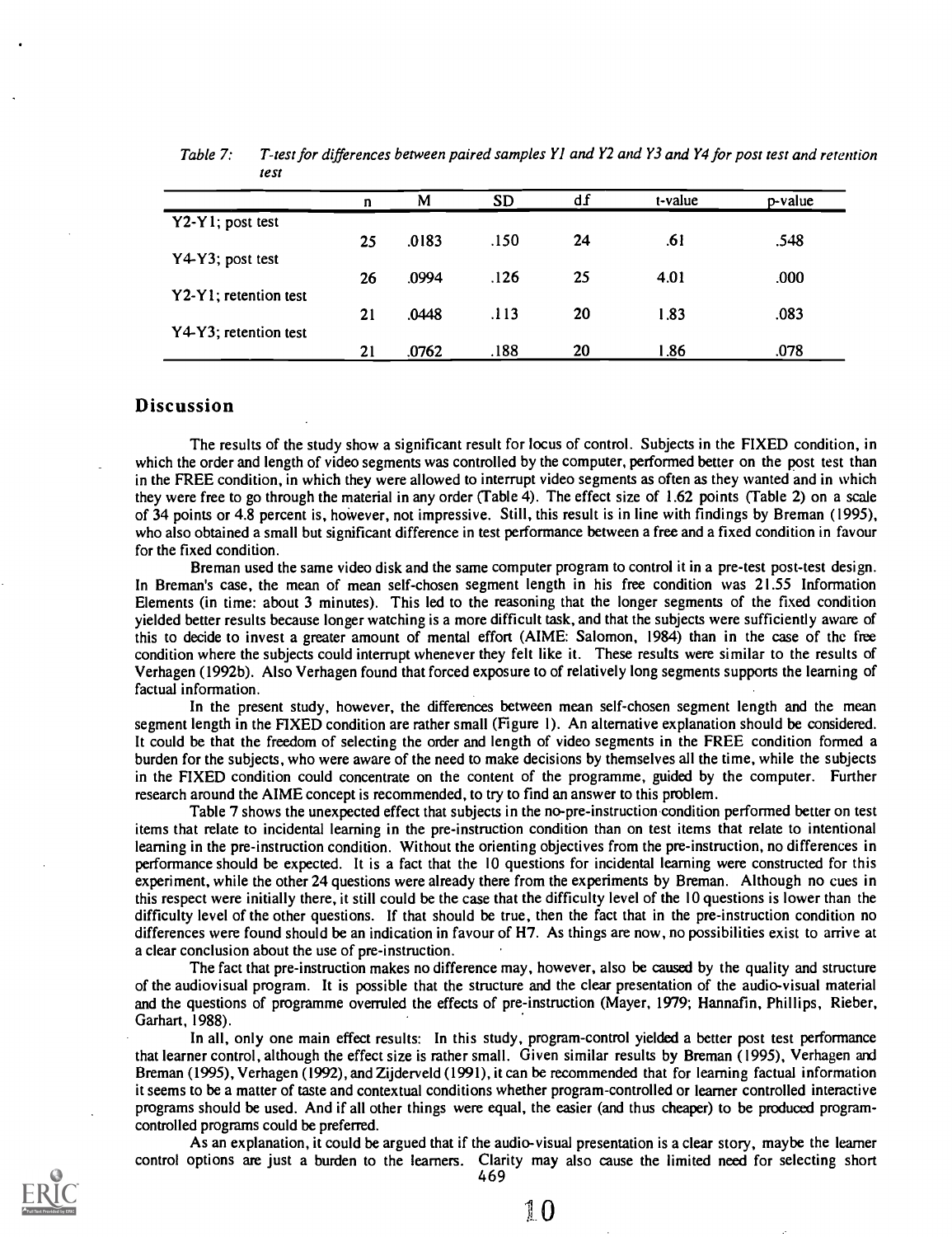segments, as appeared from the data. (Figure 1).

It should be noted that in this research and in other research mentionend, the subject matter is about factual information only. Still, it seems warranted to recommend the following for future reseach:

May be it is time to revive the attention for story-based media, to balance the overwhelming attention currently given to interactive media.

## References

- Arkes, H. R., Schumacher, G. M., Gardner, E. T. (1976). Effects of orienting tasks on the retention of prose material. Journal of Educational Psychology, 68 , 536-45.
- Breman, J. (1995). Het effect van instructieformat op segmentlengte bij instructie met interactieve video. Unpublished manuscript.
- Derry, S. J. (1984). Effects of an organizer on memory for prose. Journal of Educational Psychology, 76,98-107.

Duchastel, P., Brown, B. R. (1974). Incidental and relevant learning with instructional objectives. Journal of Educational Psychology, 66,481-485.

- Hannafin, M. J. (1985). Empirical issues in the study of computer-assisted interactive video. Educational Communications and Technology Journal, 33,235-247.
- Hannafin, M. J. , Colamaio, M. E. (1987). The effects of locus of instructional control and practice on learning from interactive video. Paper presented at the annual convention of the Association for Educational Communications and Technology, Atlanta, GA.
- Hannafin, M. J., Hughes, C. W. (1986). A framework for incorporating orienting activities in computer-based interactive video. Instructional Science, 15,239-255.
- Hannafin, M. J., Phillips, L., Rieber, L. P., Garhart, C. (1988). Effects of orienting activities and cognitive processing time on factual and inferential learning. Educational communication and technology journal, 35,75- 84.

Hannafin, M. J., Phillips, L., Tripp, S. D. (1988). The effects of orienting, processing and practising activities on learning from interactive video. Journal of Computer-Based Instruction, 13, 134-139.

- Hartley, J., Davies, I. (1976). Pre-instructional strategies: The role of pretest, behavioral objectives, overviews and advance organizers. Review of Educational Research, 46,239-265.
- Ho, C. P. , Savenye, W., Haas, N. (1986). The effects of orienting objectives and review on learning from interactive video. Journal of Computer-Based Instruction, 13,126-29.
- Kaplan, R., Simmons, G. (1974). Effects of instructional objectives used as orienting stimuli as summary/review upon prose learning. Journal of Educational Psychology, 66,614622.

Mayer, R. E. (1979). Can advance organizers influence meaningful learning? Review of Educational Research, 49, 371-383.

Neter, J., Wasserman, W., & Kutner, M. H. (1985). Applied linear statistical models (2nd ed.). Homewood: Irwin.

Schaffer, L. C., Hannafin, M. J. (1986). The effects of progressively enriched interactivity on learning from interactive video. Educational Communication and Technology Journal, 34,89-96.

- Tovar, M., Coldevin, G. (1992). Effects of orienting activities on instructional control of learning facts and procedures from interactive video. Journal of Educational Computing Research, 8,507-519.
- Verhagen, P.W. (1992a). Preferred length of segments in interactive video programmes. In M.R. Simonson & K. Jurasek (Eds.), 14th annual proceedings of selected research and developments presentations at the 1992 National Convention of the Association for Educational Communications and Technology (AECT), Washington DC., February 5-9,1992. Ames (Iowa): Iowa State University, College of Education, Instructional Resources Center.
- Verhagen, P.W. (1992b). Length of segments in interactive video programs. Doctoral dissertation. Enschede: Faculty of Educational Science and Technology, University of Twente.
- Verhagen, P.W., Breman, J. (1995). Instructional format and segment length in interactive video programs. In M.R. Simonson & M.L. Lagomarcino Anderson (Eds.), 17th annual proceedings of selected research and developments presentations at the 1995 National Convention of the Association for Educational Communications and Technology (AECT), Anaheim, CA, February 8-12,1995. Pp.612-627. Ames (Iowa): Iowa State University, College of Education, Instructional Resources Center.
- Zijderveld, P.A. (1991). Onderzoek naar het gebruik van een andere interface voor interactieve videoprogramma's [Research into the use of a different interface for interactive video programmes]. Enschede: University of Twente, Faculty of Educational Science and Technology.